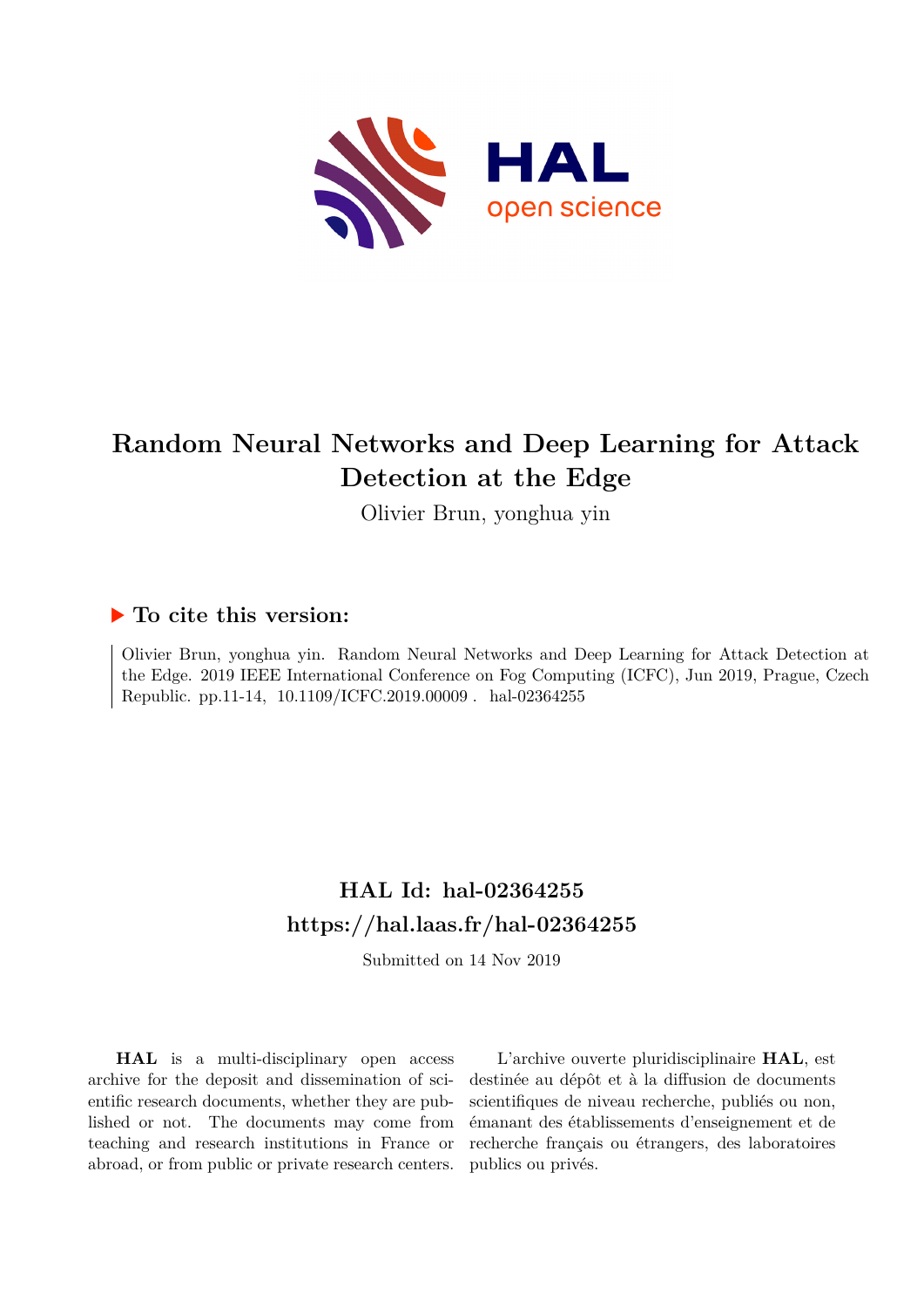# Random Neural Networks and Deep Learning for Attack Detection at the Edge

Olivier Brun LAAS-CNRS, Université de Toulouse, CNRS Toulouse, France

*Abstract***—In this paper, we analyze the network attacks that can be launched against Internet of Things (IoT) gateways, identify the relevant metrics to detect them, and explain how they can be computed from packet captures. We then present the principles and design of a deep learning-based approach using dense random neural networks (RNN) for the online detection of network attacks. Empirical validation results on packet captures in which attacks are inserted show that the Dense RNN correctly detects attacks.**

*Index Terms***—Cybersecurity, IoT, attack detection, deep learning, dense random neural network, Fog Computing.**

#### I. INTRODUCTION

With the proliferation of network attacks aiming at fraudulently accessing sensitive information or at rendering computer systems unreliable or unusable, cybersecurity has become one of the most vibrant of today research areas. Whereas most work has been done in the context of traditional TCP/IP networks, IoT systems have specific vulnerabilities which need to be addressed [1]. In this paper, we analyze the cybersecurity threats against an IoT-connected home environment and present the principles and design of a learning-based approach for detecting network attacks.

Our approach relies on a two-class classification algorithm based on a Dense Random Neural Network (RNN). This approach is an extension of the work presented in [2], [3].

The paper is organized as follows. In Sec. II, we analyze the vulnerabilities of IoT gateways and identify the relevant metrics for detecting attacks. We present our approach in Sec. III, whereas Sec. IV presents validation results. Some conclusion are drawn in Sec. V.

#### II. VULNERABILITIES OF IOT ENVIRONMENTS

Figure 1 describes the architecture of an IoT environment, in which the main components are the smart devices. In a typical IoT environment, there may be dozens or even hundreds of sensors and actuators with various functions (e.g., measuring temperature, light,

Yonghua Yin Intelligent Systems and Networks Group Electrical & Electronic Engineering Department Imperial College, London SW7 2AZ, UK

noise, etc.) Each of these devices may use different wireless technologies to communicate (e.g., Wi-Fi, Bluetooth, Ethernet, ZigBee and others). Due to tights limitations on hardware cost, memory use and power consumption, these wireless technologies have their own vulnerabilities, including traffic eavesdropping, packet replay, energy and collision attacks. A first possibility for an attacker is therefore to exploit the vulnerabilities of the various wireless sensor networks (WSN) present in an IoT environment.

Wireless sensor technologies used in IoT environments are not designed to enable smart devices to connect directly to the Cloud. Instead, they connect to an IoT gateway, which is a device capable of processing and aggregating sensor data, before sending it to the Cloud for further processing. Another possibility for an attacker is therefore to launch traditional TCP/IP attacks against IoT gateways.



Fig. 1. Architecture and vulnerabilities of IoT environments.

Safeguarding IoT environments implies to be able to detect and block both types of attacks. The main difficulty here is that attackers have devised a myriad of different attack techniques. Our approach is to focus on some of the most common and most damaging ones:

*1) Denial-of-Service attacks against TCP/IP networks:* A denial-of-service attack (DoS attack) is typically accomplished by flooding the targeted host with superfluous requests in an attempt to overload systems and prevent some or all legitimate requests from being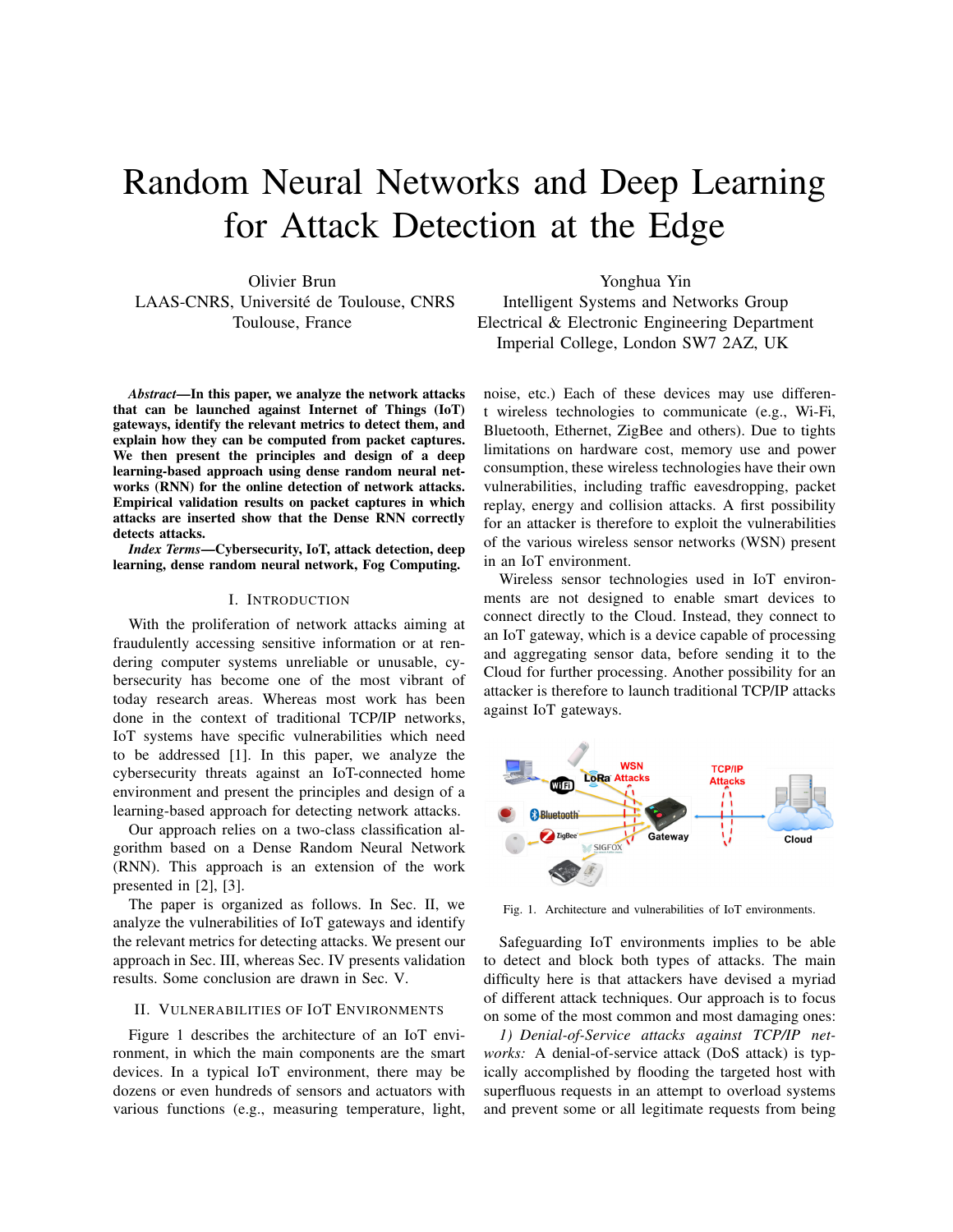fulfilled [4]. In a distributed denial-of-service attack (DDoS attack), the incoming traffic flooding the victim originates from many different sources, making it impossible to stop the attack simply by blocking a single source. Some DoS attacks remotely stop a network service on the victimized host by sending a malformed packet (e.g., Ping-of-death, Jolt2, Land, Latiera and Rose attacks). Another form of DoS attack aims at remotely exhausting the resources of the victim by flooding it with a huge number of packets (e.g., TCP SYN flood, UDP flood, ICMP flood attacks , HTTP POST DoS attacks, etc).

*2) Denial-of-Sleep attacks against WSNs:* A simple form of attack is to deplete the energy available to operate the wireless sensor nodes [5]–[7]. For instance, vampire attacks are routing-layer resource exhaustion attacks aiming at draining the whole life (energy) from network nodes, hence their name [8]. Denial-of-Sleep attacks are another form of energy attacks. These MAClayer attacks aim at keeping the victim node out of its power conserving sleep mode, so as to reduce its lifetime. These attacks can take on several forms: sleepdeprivation attacks [9], barrage attacks, synchronization attacks [10], replay attacks [11], broadcast attacks [12] and collision attacks [13].

We have carefully analyzed the principles of the above mentioned attacks and identified the relevant metrics for detecting them. As an example, consider a UDP flood attack, in which the attacker sends a large number of UDP packets to random ports on a remote host. Upon reception of a UDP packet, the victim first checks for the application listening on this port, and, after seeing that no one listens on the port, it replies with an ICMP "Destination Unreachable" packet. In this way, the victimized system is forced to send many ICMP packets, eventually leading it to be unreachable by other clients, or even to go down. For this attack, the relevant metric is clearly the number of ICMP "destination unreachable" messages sent by the gateway over a time slot of given length. Indeed this metric is expected to take very low values under normal traffic conditions and to suddenly increase when a UDP flood attack is launched.

#### III. ATTACK DETECTION APPROACH

As shown in Fig. 2, our attack detection approach relies on the analysis of the traffic flows exchanged with the IoT gateway. The data packets exchanged with the IoT gateway are captured on all network interfaces. These packet flows are then analyzed in order to extract various packet-level metrics from which network attacks can be detected. A classification algorithm, which has

been previously trained with "normal" and attack IoT traffic, takes as input these metrics and predicts the probability that the IoT-connected home environment is currently under attack. Note that, although the computation of metrics is done on the gateway, the classification algorithm can be run in a nearby micro datacenter.



Fig. 2. Architecture of the online attack detection system..

We describe below the main components of our attack detection system.

#### *A. Analysis of Packet Captures*

The packet captured on the network interfaces of the IoT gateway are analyzed using Scapy, a packet manipulation tool for computer networks [14]. We have written a Python module based on Scapy. The module takes as input a pcap file and computes the values of various network metrics over a time slot (e.g., 10 seconds). Some metrics are rather generic (e.g., number of packets over a time slot) whereas others are devised to detect specific network attacks (e.g., number of ICMP "Destination unreachable" packets). By collecting the time-series for the different network metrics, we obtain a dataset which is used to train the classification algorithm, which in turn predicts the probability of an attack.

#### *B. Network-attack detection with random neural network*

We apply the random neural networks (RNN) [15], [16] developed for deep learning recently [17]–[19] to detecting network attacks using network metrics extracted from the captured packets, which can be viewed as a binary classification problem.

*1) Dataset construction:* We extract data samples from the time-series network metrics by setting a sliding window with length l. If a sample  $X_n \in R^{l \times 1}$  is extracted in the non-attack case, then we assign the label of this sample denoted as  $y_n$  as 0; otherwise, if it is extracted in the attack case, the label of this sample is assigned as  $y_n = 1$ . Then, we have a dataset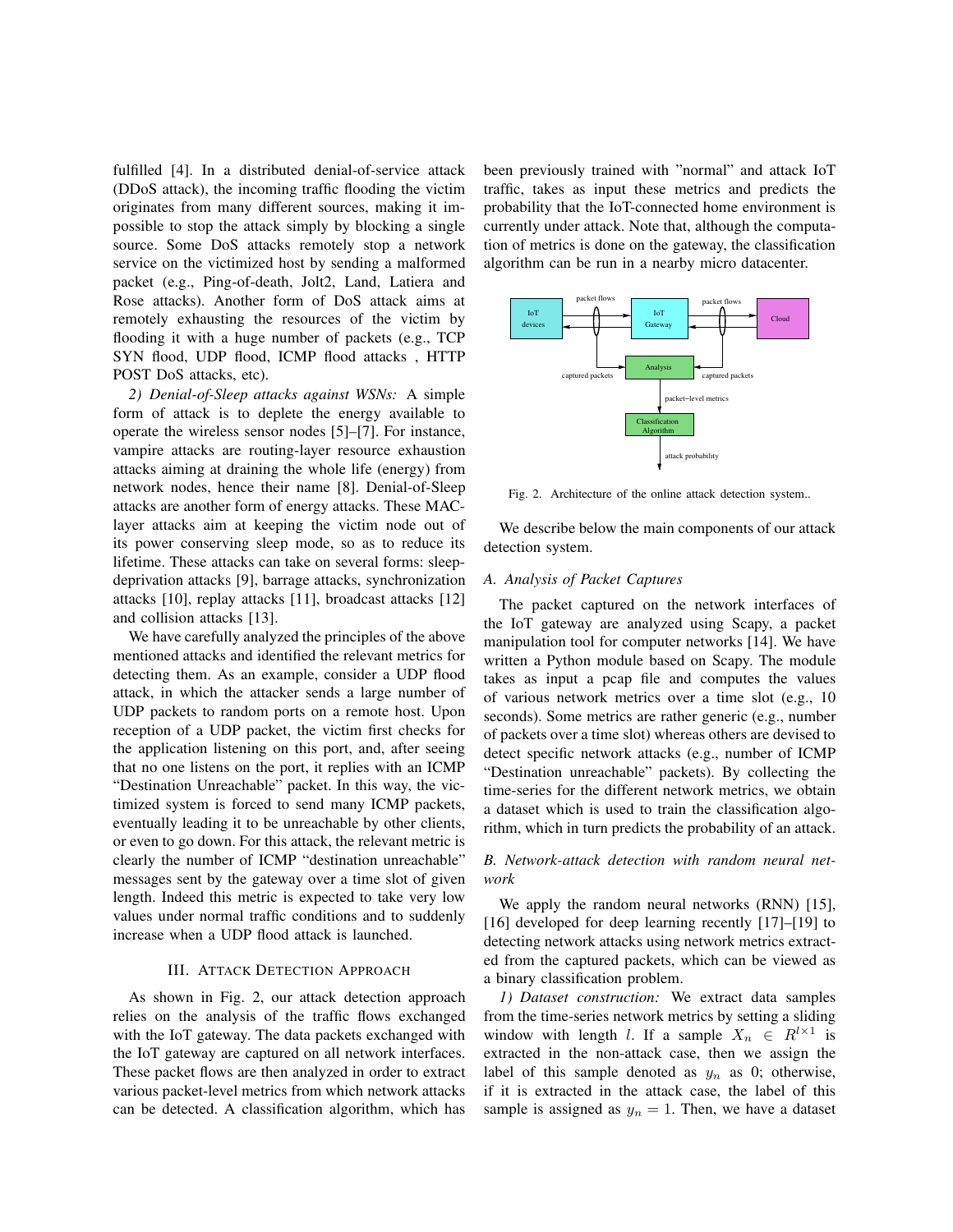$\{(X_n, y_n)|n = 1, \cdots, N\}$ , where the inputs are network metrics and the output is a binary value.

*2) Dense random neural network for deep learning:* A dense cluster in a "Dense RNN" [17], [18] is composed of  $n$  statistically identical cells. Each cell receives inhibitory spike trains from external cells with rate  $x$ , whose spike behaviours follow the pattern of random selection of soma-to-soma interactions. A cell receives excitatory and inhibitory spikes from external world with rates  $\lambda^+$  and  $\lambda^-$  respectively. Let p be the repeatedfiring probability when a cell fires,  $r$  be the firing rate of a cell, and let  $q$  denote the probability of the activation state of a cell in the cluster in the steady state. Previous work shows that a numerical solution can be obtained for  $q$  such that

$$
q = \zeta(x) = \frac{-(c - nx) - \sqrt{\phi(x)}}{2p(n-1)(\lambda - + x)},
$$

where  $c = \lambda^+ p + r p - \lambda^- n - r - \lambda^+ p n - n p r$  and  $\phi(x) = (c - nx)^2 - 4p(n-1)(\lambda^{-}+x)n\lambda^{+}$ . For notation ease,  $\zeta(\cdot)$  is used as a term-by-term function for vectors and matrices.

Dense RNN in multi-layer architectures (DenseRNN) are constructed in the following manner.

The first layer (input layer) of the DenseRNN is made up of RNN cells that receives excitatory spike trains from external sources, resulting in a quasi-linear cell activation  $q(x) = min(x, 1)$ . The successive L layers are hidden layers composed of dense clusters that receive inhibitory spike trains from cells in the previous layer, with a resultant activation function  $q(x) = \zeta(x)$ . The last layer is an RNN-ELM. Let us denote the connecting weight matrices between layers of a L-hidden-layer  $(L \geq 2)$  DenseRNN by  $W_1, \dots, W_L \geq 0$  and output weight matrix by  $W_{L+1}$ . Given input matrix X, a forward pass of  $X$  in the DenseRNN can be described as:

$$
\begin{cases} Q_1 = \min(X, 1), \\ Q_l = \zeta(Q_{l-1}W_{l-1}) \\ O = Q_{L+1}W_{L+1}. \end{cases} \text{ for } l = 2, \cdots, L+1,
$$

where  $Q_1$  is the 1st layer output,  $Q_l$  is the *l*th layer output ( $l = 2, \dots, L + 1$ ) and O is the final DenseRNN output.

Given a training dataset  $\{(X_n, y_n)|n = 1, \cdots, N\},\$ the work in [17], [18] have developed an efficient training procedure for DenseRNN to determine the values of  $W_1, \cdots, W_L, W_{L+1}$ , which combines unsupervised and supervised learning techniques [17]–[19].

#### IV. EXPERIMENTAL RESULTS

#### *A. Experiment Setup*

Some packet captures were obtained from a standard installation of the Carelife system. The Televes gateway was connected to the Internet using a 3G SIM card. Several software modules were installed on the gateway in order to capture and parse (in a PCAP file format) the data packets exchanged with various sensors which were previously paired and registered by the gateway, as well as those exchanged by the gateway with Internet servers. Packets were captured for a complete weekend on all network interfaces (see Fig. 3).



Fig. 3. Configuration used for the experiment.

In the following, we focus on the packets captured on the PPP interface, but the analysis would be similar for the other network interfaces. In total, 100, 653 frames were captured on this interface during the experiment, 50, 296 IP packets were received by the gateway, and 41, 938 IP packets were sent by it.

#### *B. Attack generation*

Using Scapy, we wrote a Python script implementing several attack techniques. The resulting pcap files can be merged with the initial packet captures using the utility tool *mergecap*, so as to superimpose an attack upon the "normal" traffic collected during the experiment.

#### *C. Example of attack detection results*

As an example, Fig. 4a plots the time-series for the difference between the numbers of initiated and established TCP connections per time slot (10 s) which was extracted from a pcap file obtained using the above procedure. As can be observed in Fig. 4b, the Dense RNN models correctly predicts that there was an attack.